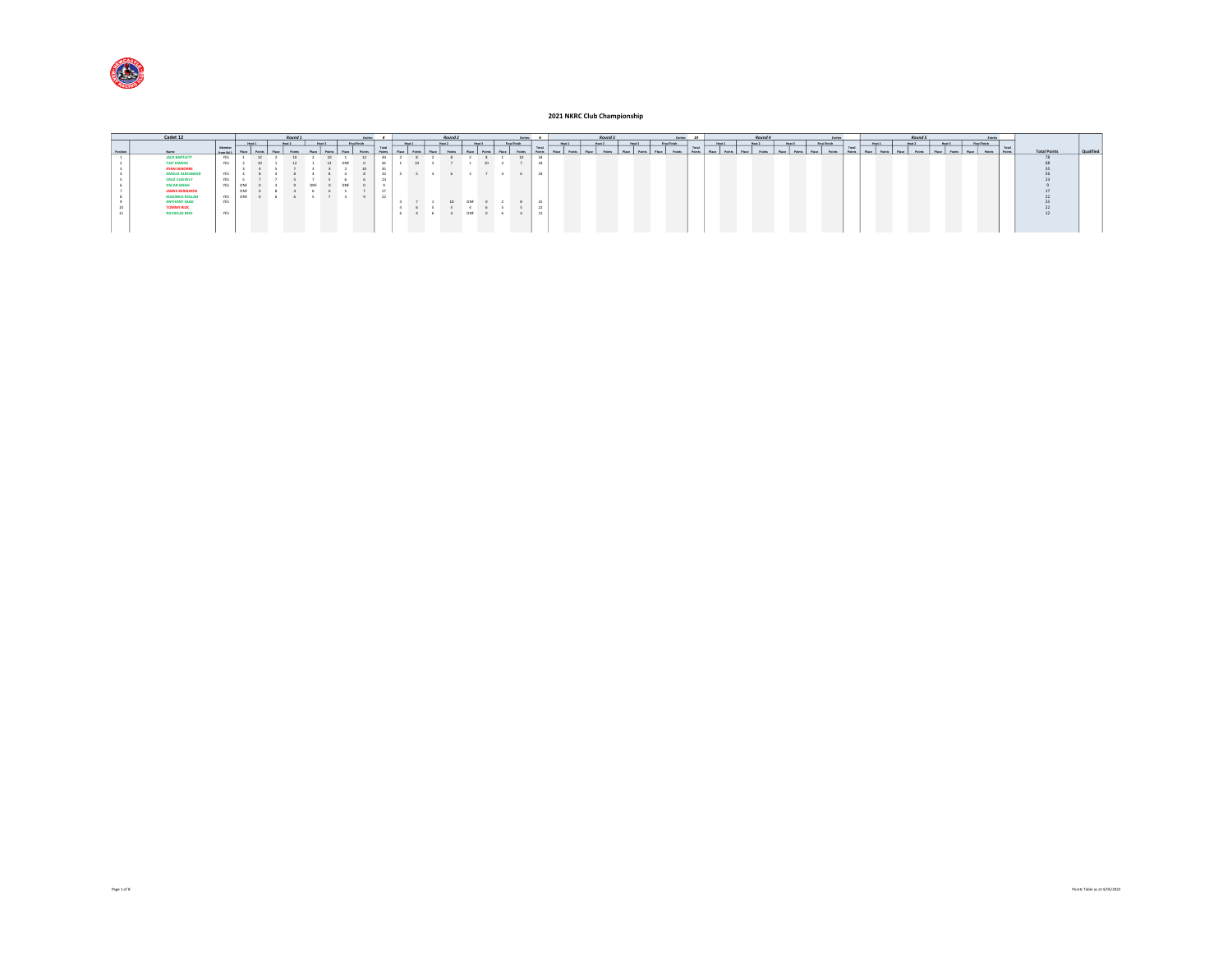

|          | KA3 Junior              |                           |        | Round 1 |        |              | Entries 6 |       |        | Round 2           |             |              | Entries 11 |       |        | Round 3 |        | <b>Georges</b>     |       |        | Round 4 |        |              | Entries       |       |        |       | Round 5 |        |              | <b>Entries</b> |       |                     |           |
|----------|-------------------------|---------------------------|--------|---------|--------|--------------|-----------|-------|--------|-------------------|-------------|--------------|------------|-------|--------|---------|--------|--------------------|-------|--------|---------|--------|--------------|---------------|-------|--------|-------|---------|--------|--------------|----------------|-------|---------------------|-----------|
|          |                         |                           | Heat 1 | Heat 2  | Heat 3 | Final Finish |           |       | Heat 1 | Heat 2            | Heat 2      | Final Finish |            |       | Heat 1 | Heat 2  | Heat 3 | <b>Real Finish</b> |       | Heat 1 | Heat 2  | Heat 3 | Final Finish |               |       | Heat 1 |       | Heat 2  | Heat 3 | Final Finish |                |       |                     |           |
| Position | Name                    | Member<br>from Rd 1 Place |        |         |        |              |           | Total |        |                   |             |              | Points     | Total |        | Points  | Place  |                    | Total |        |         |        | <b>Diary</b> | <b>Delate</b> | Total |        | Place | Points  |        | Place        | Points Points  | Total | <b>Total Points</b> | Qualified |
|          | <b>RUBAN DAN</b>        | YES                       |        |         |        |              |           | 33    | 11     | 15                | $4$ 11 5 10 |              |            | 47    |        |         |        |                    |       |        |         |        |              |               |       |        |       |         |        |              |                |       |                     |           |
|          | WILLIAM GALLAGHER       | YES.                      |        |         |        |              |           |       |        |                   |             |              |            |       |        |         |        |                    |       |        |         |        |              |               |       |        |       |         |        |              |                |       |                     |           |
|          | <b>BROCK BARBER</b>     | YES                       |        |         |        |              |           | DNE   |        |                   |             |              | 11         |       |        |         |        |                    |       |        |         |        |              |               |       |        |       |         |        |              |                |       |                     |           |
|          | <b>CAMERON LAWS</b>     | YES                       |        |         |        |              |           |       |        |                   |             |              |            | 24    |        |         |        |                    |       |        |         |        |              |               |       |        |       |         |        |              |                |       |                     |           |
|          | <b>ISAIAH RYAN</b>      | YES                       |        |         |        |              |           |       |        |                   |             |              |            |       |        |         |        |                    |       |        |         |        |              |               |       |        |       |         |        |              |                |       |                     |           |
|          | <b>ISAAC DEMELLWEEK</b> | YES ONE                   |        |         |        |              |           |       |        |                   |             |              |            |       |        |         |        |                    |       |        |         |        |              |               |       |        |       |         |        |              |                |       |                     |           |
|          | <b>AIDEN WILLIAMS</b>   |                           |        |         |        |              |           |       |        |                   |             |              |            |       |        |         |        |                    |       |        |         |        |              |               |       |        |       |         |        |              |                |       |                     |           |
|          | <b>MASHALL ATAYAN</b>   | YES                       |        |         |        |              |           |       |        |                   |             |              |            |       |        |         |        |                    |       |        |         |        |              |               |       |        |       |         |        |              |                |       |                     |           |
|          | <b>LIAM GERGES</b>      |                           |        |         |        |              |           |       |        |                   |             |              |            |       |        |         |        |                    |       |        |         |        |              |               |       |        |       |         |        |              |                |       |                     |           |
|          | <b>TOBY SPINKS</b>      | YES                       |        |         |        |              |           |       |        |                   |             |              |            |       |        |         |        |                    |       |        |         |        |              |               |       |        |       |         |        |              |                |       |                     |           |
|          | LUKE PUDDICK            | YES                       |        |         |        |              |           |       |        |                   |             |              |            |       |        |         |        |                    |       |        |         |        |              |               |       |        |       |         |        |              |                |       |                     |           |
| 12       | <b>NICHOLAS FOLLOWS</b> | YES                       |        |         |        |              |           |       |        |                   |             |              |            | 17    |        |         |        |                    |       |        |         |        |              |               |       |        |       |         |        |              |                |       | 17                  |           |
|          | <b>FELIX STALEY</b>     | YES                       |        |         |        |              |           |       |        | 10 5 8 7 11 4 9 6 |             |              |            | 22    |        |         |        |                    |       |        |         |        |              |               |       |        |       |         |        |              |                |       | 22                  |           |
|          |                         |                           |        |         |        |              |           |       |        |                   |             |              |            |       |        |         |        |                    |       |        |         |        |              |               |       |        |       |         |        |              |                |       |                     |           |
|          |                         |                           |        |         |        |              |           |       |        |                   |             |              |            |       |        |         |        |                    |       |        |         |        |              |               |       |        |       |         |        |              |                |       |                     |           |
|          |                         |                           |        |         |        |              |           |       |        |                   |             |              |            |       |        |         |        |                    |       |        |         |        |              |               |       |        |       |         |        |              |                |       |                     |           |
|          |                         |                           |        |         |        |              |           |       |        |                   |             |              |            |       |        |         |        |                    |       |        |         |        |              |               |       |        |       |         |        |              |                |       |                     |           |
|          |                         |                           |        |         |        |              |           |       |        |                   |             |              |            |       |        |         |        |                    |       |        |         |        |              |               |       |        |       |         |        |              |                |       |                     |           |
|          |                         |                           |        |         |        |              |           |       |        |                   |             |              |            |       |        |         |        |                    |       |        |         |        |              |               |       |        |       |         |        |              |                |       |                     |           |
|          |                         |                           |        |         |        |              |           |       |        |                   |             |              |            |       |        |         |        |                    |       |        |         |        |              |               |       |        |       |         |        |              |                |       |                     |           |
|          |                         |                           |        |         |        |              |           |       |        |                   |             |              |            |       |        |         |        |                    |       |        |         |        |              |               |       |        |       |         |        |              |                |       |                     |           |
|          |                         |                           |        |         |        |              |           |       |        |                   |             |              |            |       |        |         |        |                    |       |        |         |        |              |               |       |        |       |         |        |              |                |       |                     |           |
|          |                         |                           |        |         |        |              |           |       |        |                   |             |              |            |       |        |         |        |                    |       |        |         |        |              |               |       |        |       |         |        |              |                |       |                     |           |
|          |                         |                           |        |         |        |              |           |       |        |                   |             |              |            |       |        |         |        |                    |       |        |         |        |              |               |       |        |       |         |        |              |                |       |                     |           |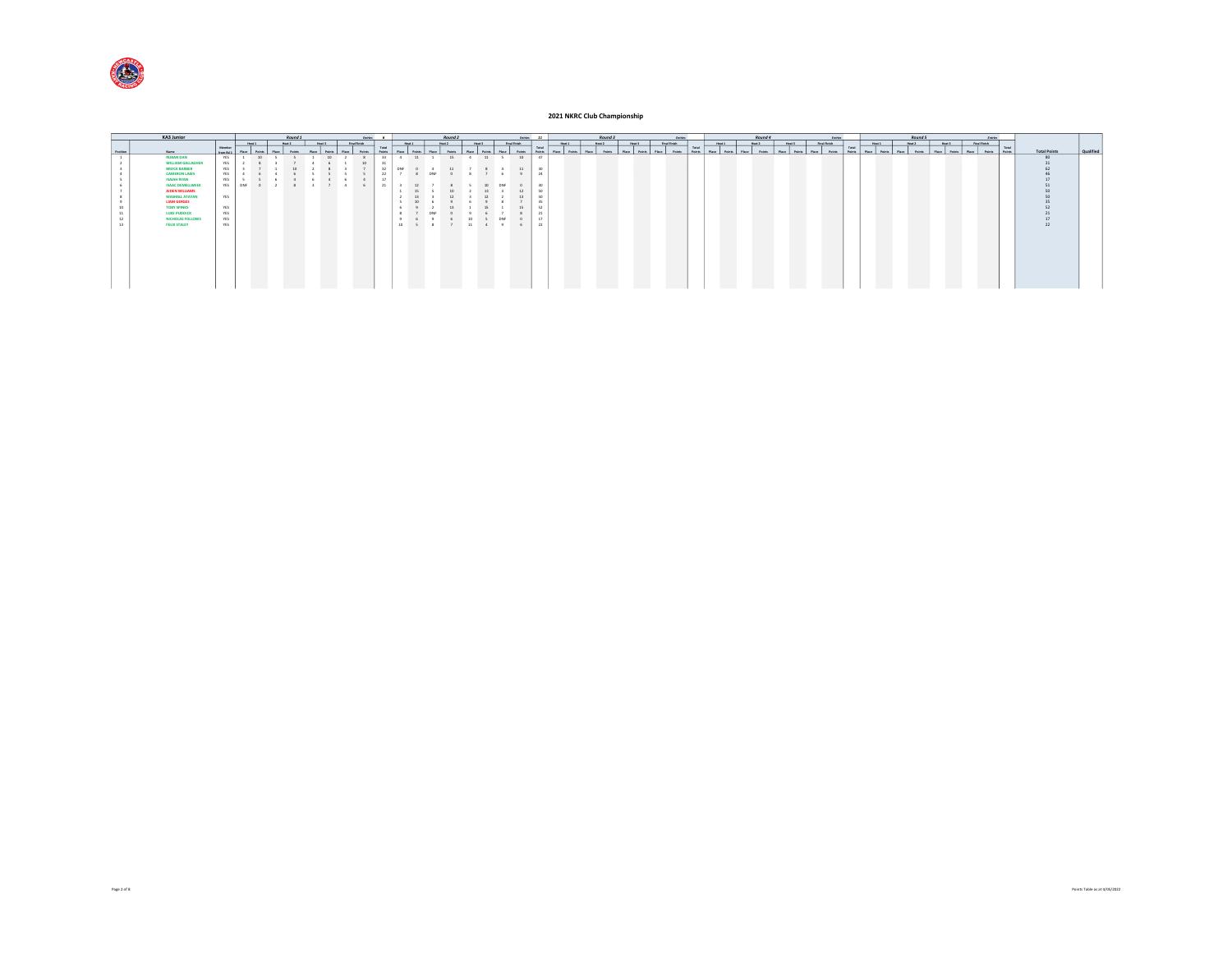

|          | KA4 Junior                   |                           |                |              | Round 1 |                     |               |              | Entries        |                 | Round 2         |        |       |              | Round <sub>2</sub> |              | Entries       |                        |              | Round 3       |        |                |              | Round 3        |       | Entries            |                        |       | Round 4 |       |        |       | Round 4 |       | Entries      |                        |        | Round 5 |        |        |        | Round 5 |              | <b>Entries</b> |       |                     |           |  |
|----------|------------------------------|---------------------------|----------------|--------------|---------|---------------------|---------------|--------------|----------------|-----------------|-----------------|--------|-------|--------------|--------------------|--------------|---------------|------------------------|--------------|---------------|--------|----------------|--------------|----------------|-------|--------------------|------------------------|-------|---------|-------|--------|-------|---------|-------|--------------|------------------------|--------|---------|--------|--------|--------|---------|--------------|----------------|-------|---------------------|-----------|--|
|          |                              |                           | Heat 1         |              | Heat 2  |                     | Heat 3        | Final Finish |                |                 | Heat 1          | Heat 2 |       |              | Heat 2             | Final Finish |               |                        |              | Heat 1        | Heat 2 |                |              | Heat 3         |       | <b>Real Finish</b> |                        |       | Heat 1  |       | Heat 2 |       | Heat 3  |       | Final Finish |                        | Heat 1 |         | Heat 2 |        | Heat 3 |         | Final Finish |                |       |                     |           |  |
| Position |                              | Member<br>from Rd 1 Place | Dollar I       | <b>Disco</b> |         | <b>Robins Marg.</b> | <b>Galant</b> | Phra I       | <b>Dollars</b> | Total<br>Points | <b>Dollarly</b> |        |       | <b>Diara</b> | Points             | <b>Stare</b> | <b>Dollar</b> | Total<br><b>Dollar</b> | <b>Disne</b> | <b>Delaye</b> | Place  | <b>Dollars</b> | <b>Olara</b> | <b>Dollars</b> | Place | Points             | Total<br><b>Gelene</b> | disco | Points  | Place | Points | Place | Points  | Place | Points       | Total<br><b>Delate</b> | Place  | Points  | Place  | Points | Place  | Points  | Place        | Points Points  | Total | <b>Total Points</b> | Qualified |  |
|          | Name<br><b>RILEY BLAXELL</b> | YES                       | 11             | DNF          |         |                     | 11            |              | 11             | 33              | 14              |        |       |              | <b>12</b>          | DNF          |               | 40                     |              |               |        |                |              |                |       |                    |                        |       |         |       |        |       |         |       |              |                        |        |         |        |        |        |         |              |                |       | 73                  |           |  |
|          | <b>LOGAN LALAS</b>           | YES                       |                |              |         |                     |               |              |                |                 |                 |        |       |              |                    |              |               |                        |              |               |        |                |              |                |       |                    |                        |       |         |       |        |       |         |       |              |                        |        |         |        |        |        |         |              |                |       |                     |           |  |
|          | <b>CHRISTIAN FARO</b>        | YES                       |                |              |         |                     |               |              |                |                 |                 |        |       |              |                    |              |               |                        |              |               |        |                |              |                |       |                    |                        |       |         |       |        |       |         |       |              |                        |        |         |        |        |        |         |              |                |       |                     |           |  |
|          | <b>XANDER WEBBER</b>         | YES                       |                |              |         |                     |               |              |                |                 |                 |        |       |              |                    |              |               |                        |              |               |        |                |              |                |       |                    |                        |       |         |       |        |       |         |       |              |                        |        |         |        |        |        |         |              |                |       |                     |           |  |
|          | <b>MAX KLUMP</b>             | YES                       |                |              |         |                     |               |              |                |                 |                 |        |       |              |                    |              |               |                        |              |               |        |                |              |                |       |                    |                        |       |         |       |        |       |         |       |              |                        |        |         |        |        |        |         |              |                |       |                     |           |  |
|          | MITCHELL CADELL              | YES                       |                |              |         |                     |               |              |                |                 |                 |        |       |              |                    |              |               |                        |              |               |        |                |              |                |       |                    |                        |       |         |       |        |       |         |       |              |                        |        |         |        |        |        |         |              |                |       |                     |           |  |
|          | <b>MACKENZIE POLLARD</b>     | YES                       | $\blacksquare$ |              |         |                     | $6 - 5$       |              | $\Delta$       | 18              |                 |        |       |              |                    |              |               |                        |              |               |        |                |              |                |       |                    |                        |       |         |       |        |       |         |       |              |                        |        |         |        |        |        |         |              |                |       |                     |           |  |
|          | <b>DARCY BOULDING</b>        | YES                       |                |              |         |                     |               |              |                |                 |                 |        |       |              |                    |              |               | 51                     |              |               |        |                |              |                |       |                    |                        |       |         |       |        |       |         |       |              |                        |        |         |        |        |        |         |              |                |       |                     |           |  |
|          | <b>HARRISON FORD</b>         | YES                       |                |              |         |                     |               |              |                |                 |                 |        |       |              |                    |              |               | 22                     |              |               |        |                |              |                |       |                    |                        |       |         |       |        |       |         |       |              |                        |        |         |        |        |        |         |              |                |       |                     |           |  |
|          | <b>LACHLAN CINE</b>          |                           |                |              |         |                     |               |              |                |                 |                 |        |       |              |                    |              |               |                        |              |               |        |                |              |                |       |                    |                        |       |         |       |        |       |         |       |              |                        |        |         |        |        |        |         |              |                |       |                     |           |  |
|          | <b>BRYCE DAWES</b>           | YES                       |                |              |         |                     |               |              |                |                 |                 |        |       |              |                    |              |               |                        |              |               |        |                |              |                |       |                    |                        |       |         |       |        |       |         |       |              |                        |        |         |        |        |        |         |              |                |       |                     |           |  |
|          | <b>WILLIAM SMITH</b>         |                           |                |              |         |                     |               |              |                |                 |                 |        |       | OM           |                    |              |               |                        |              |               |        |                |              |                |       |                    |                        |       |         |       |        |       |         |       |              |                        |        |         |        |        |        |         |              |                |       |                     |           |  |
|          | SEBASTIAN VARNDELL           | <b>VEC</b>                |                |              |         |                     |               |              |                |                 | DNS 0 DNS       |        | 0 DNS |              | 0 DNS              |              |               |                        |              |               |        |                |              |                |       |                    |                        |       |         |       |        |       |         |       |              |                        |        |         |        |        |        |         |              |                |       |                     |           |  |
|          |                              |                           |                |              |         |                     |               |              |                |                 |                 |        |       |              |                    |              |               |                        |              |               |        |                |              |                |       |                    |                        |       |         |       |        |       |         |       |              |                        |        |         |        |        |        |         |              |                |       |                     |           |  |
|          |                              |                           |                |              |         |                     |               |              |                |                 |                 |        |       |              |                    |              |               |                        |              |               |        |                |              |                |       |                    |                        |       |         |       |        |       |         |       |              |                        |        |         |        |        |        |         |              |                |       |                     |           |  |
|          |                              |                           |                |              |         |                     |               |              |                |                 |                 |        |       |              |                    |              |               |                        |              |               |        |                |              |                |       |                    |                        |       |         |       |        |       |         |       |              |                        |        |         |        |        |        |         |              |                |       |                     |           |  |
|          |                              |                           |                |              |         |                     |               |              |                |                 |                 |        |       |              |                    |              |               |                        |              |               |        |                |              |                |       |                    |                        |       |         |       |        |       |         |       |              |                        |        |         |        |        |        |         |              |                |       |                     |           |  |
|          |                              |                           |                |              |         |                     |               |              |                |                 |                 |        |       |              |                    |              |               |                        |              |               |        |                |              |                |       |                    |                        |       |         |       |        |       |         |       |              |                        |        |         |        |        |        |         |              |                |       |                     |           |  |
|          |                              |                           |                |              |         |                     |               |              |                |                 |                 |        |       |              |                    |              |               |                        |              |               |        |                |              |                |       |                    |                        |       |         |       |        |       |         |       |              |                        |        |         |        |        |        |         |              |                |       |                     |           |  |
|          |                              |                           |                |              |         |                     |               |              |                |                 |                 |        |       |              |                    |              |               |                        |              |               |        |                |              |                |       |                    |                        |       |         |       |        |       |         |       |              |                        |        |         |        |        |        |         |              |                |       |                     |           |  |
|          |                              |                           |                |              |         |                     |               |              |                |                 |                 |        |       |              |                    |              |               |                        |              |               |        |                |              |                |       |                    |                        |       |         |       |        |       |         |       |              |                        |        |         |        |        |        |         |              |                |       |                     |           |  |
|          |                              |                           |                |              |         |                     |               |              |                |                 |                 |        |       |              |                    |              |               |                        |              |               |        |                |              |                |       |                    |                        |       |         |       |        |       |         |       |              |                        |        |         |        |        |        |         |              |                |       |                     |           |  |
|          |                              |                           |                |              |         |                     |               |              |                |                 |                 |        |       |              |                    |              |               |                        |              |               |        |                |              |                |       |                    |                        |       |         |       |        |       |         |       |              |                        |        |         |        |        |        |         |              |                |       |                     |           |  |
|          |                              |                           |                |              |         |                     |               |              |                |                 |                 |        |       |              |                    |              |               |                        |              |               |        |                |              |                |       |                    |                        |       |         |       |        |       |         |       |              |                        |        |         |        |        |        |         |              |                |       |                     |           |  |
|          |                              |                           |                |              |         |                     |               |              |                |                 |                 |        |       |              |                    |              |               |                        |              |               |        |                |              |                |       |                    |                        |       |         |       |        |       |         |       |              |                        |        |         |        |        |        |         |              |                |       |                     |           |  |
|          |                              |                           |                |              |         |                     |               |              |                |                 |                 |        |       |              |                    |              |               |                        |              |               |        |                |              |                |       |                    |                        |       |         |       |        |       |         |       |              |                        |        |         |        |        |        |         |              |                |       |                     |           |  |
|          |                              |                           |                |              |         |                     |               |              |                |                 |                 |        |       |              |                    |              |               |                        |              |               |        |                |              |                |       |                    |                        |       |         |       |        |       |         |       |              |                        |        |         |        |        |        |         |              |                |       |                     |           |  |
|          |                              |                           |                |              |         |                     |               |              |                |                 |                 |        |       |              |                    |              |               |                        |              |               |        |                |              |                |       |                    |                        |       |         |       |        |       |         |       |              |                        |        |         |        |        |        |         |              |                |       |                     |           |  |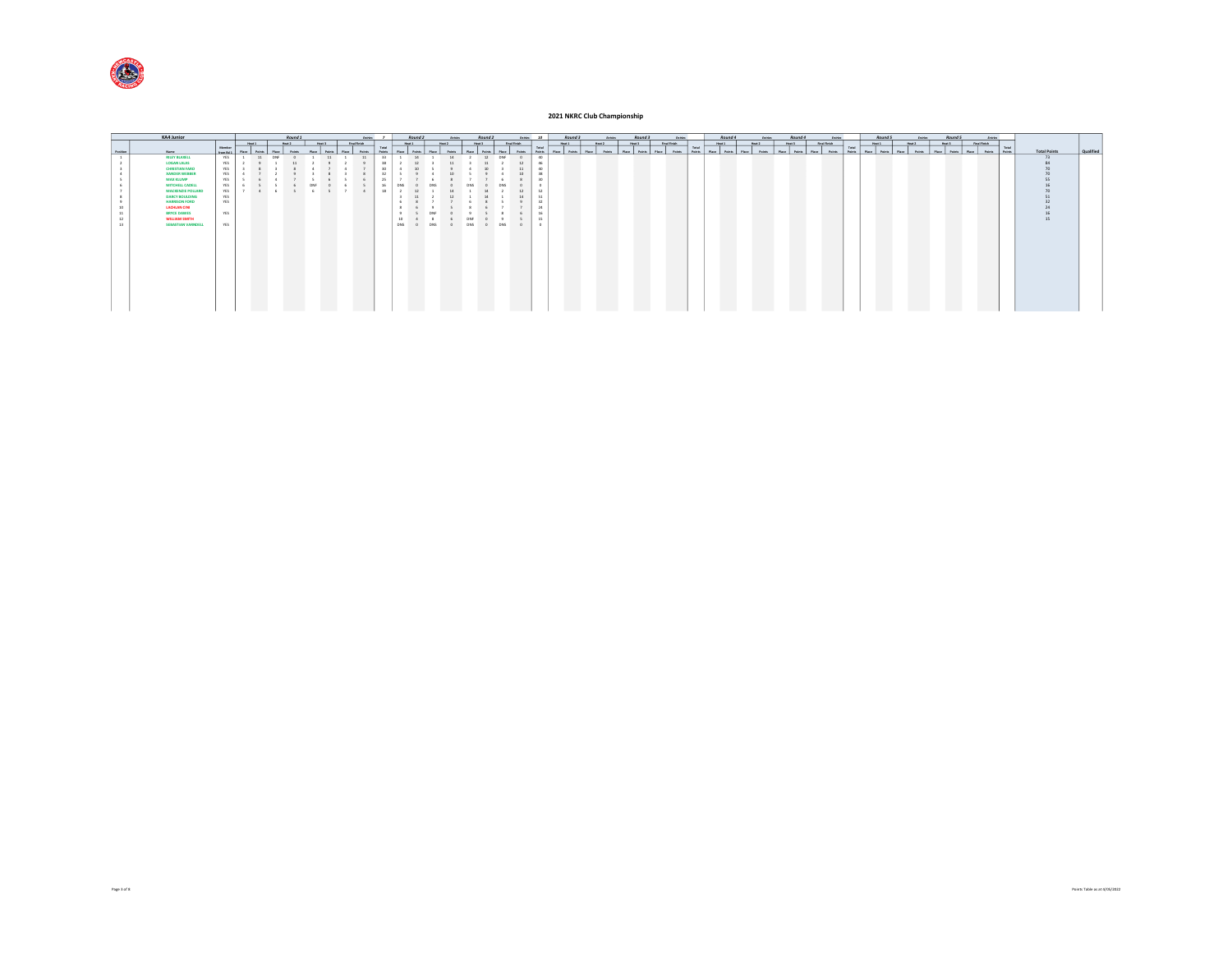

| Cadet 9                |                           |  | Round 1 |        |                          | Entries |       |     |      |        | Round 2 |            |              | Catcher | Round 3 | <b>Entries</b> |        | Round 3 |                    | Entries 10 | Round 4 |  | Round 4           | Entries      |         |        | Round 5 | <b>Georges</b> | Round 5            | Entries       |                   |                     |                 |
|------------------------|---------------------------|--|---------|--------|--------------------------|---------|-------|-----|------|--------|---------|------------|--------------|---------|---------|----------------|--------|---------|--------------------|------------|---------|--|-------------------|--------------|---------|--------|---------|----------------|--------------------|---------------|-------------------|---------------------|-----------------|
|                        |                           |  |         | Heat 2 | <b>Final Finish</b>      |         |       |     |      | Heat 2 |         |            | Final Finish |         | Heat 1  | Heat 2         | Heat 3 |         | <b>Roal Finish</b> |            | Heat 1  |  | Ment <sub>2</sub> | Final Finish |         | Heat 1 |         | Heat 2         | Heat 2             | Final Finish  |                   |                     |                 |
| Name <sub>1</sub>      | Member<br>from Rd 1 Place |  |         |        |                          |         | Total |     |      |        |         |            |              | Total   |         |                |        |         |                    | Total      |         |  |                   |              | Total D |        |         |                | Place Points Place | Points Points | Teta <sup>7</sup> | <b>Total Points</b> | <b>Qualifie</b> |
| <b>JAMES GUEST</b>     | YES                       |  |         |        |                          |         |       |     |      |        |         |            |              |         |         |                |        |         |                    |            |         |  |                   |              |         |        |         |                |                    |               |                   |                     |                 |
| <b>JACOB HARRIS</b>    | YES.                      |  |         |        |                          |         |       |     |      |        |         |            |              |         |         |                |        |         |                    |            |         |  |                   |              |         |        |         |                |                    |               |                   |                     |                 |
| NOAH ZAMPROGNO         |                           |  |         |        |                          |         |       |     |      |        |         |            |              |         |         |                |        |         |                    |            |         |  |                   |              |         |        |         |                |                    |               |                   |                     |                 |
| <b>MARCUS CULBI</b>    |                           |  |         |        |                          |         |       | DNF |      |        |         | DNF        |              |         |         |                |        |         |                    |            |         |  |                   |              |         |        |         |                |                    |               |                   |                     |                 |
| <b>KEEGAN YEUNG</b>    |                           |  |         |        |                          |         |       |     | 1111 |        |         | 1 11 2 9 1 | 11           |         |         |                |        |         |                    |            |         |  |                   |              |         |        |         |                |                    |               |                   |                     |                 |
| <b>KODA SINGH</b>      | <b>VEC</b>                |  |         |        |                          |         |       |     |      |        |         |            |              |         |         |                |        |         |                    |            |         |  |                   |              |         |        |         |                |                    |               |                   |                     |                 |
| <b>PORTIA ROLLAN</b>   |                           |  |         |        |                          |         |       |     |      |        |         |            |              |         |         |                |        |         |                    |            |         |  |                   |              |         |        |         |                |                    |               |                   |                     |                 |
| <b>IOMAS ANDERSO!</b>  |                           |  |         |        |                          |         |       |     |      |        |         |            |              |         |         |                |        |         |                    |            |         |  |                   |              |         |        |         |                |                    |               |                   |                     |                 |
| <b>LACHLAN DEBORRE</b> |                           |  |         |        |                          |         |       |     |      |        |         |            |              |         |         |                |        |         |                    |            |         |  |                   |              |         |        |         |                |                    |               |                   |                     |                 |
| <b>TRAVIS HISLOP</b>   | YES                       |  | $\sim$  |        | <b>Contract Contract</b> |         |       |     |      |        |         |            |              |         |         |                |        |         |                    |            |         |  |                   |              |         |        |         |                |                    |               |                   |                     |                 |
|                        |                           |  |         |        |                          |         |       |     |      |        |         |            |              |         |         |                |        |         |                    |            |         |  |                   |              |         |        |         |                |                    |               |                   |                     |                 |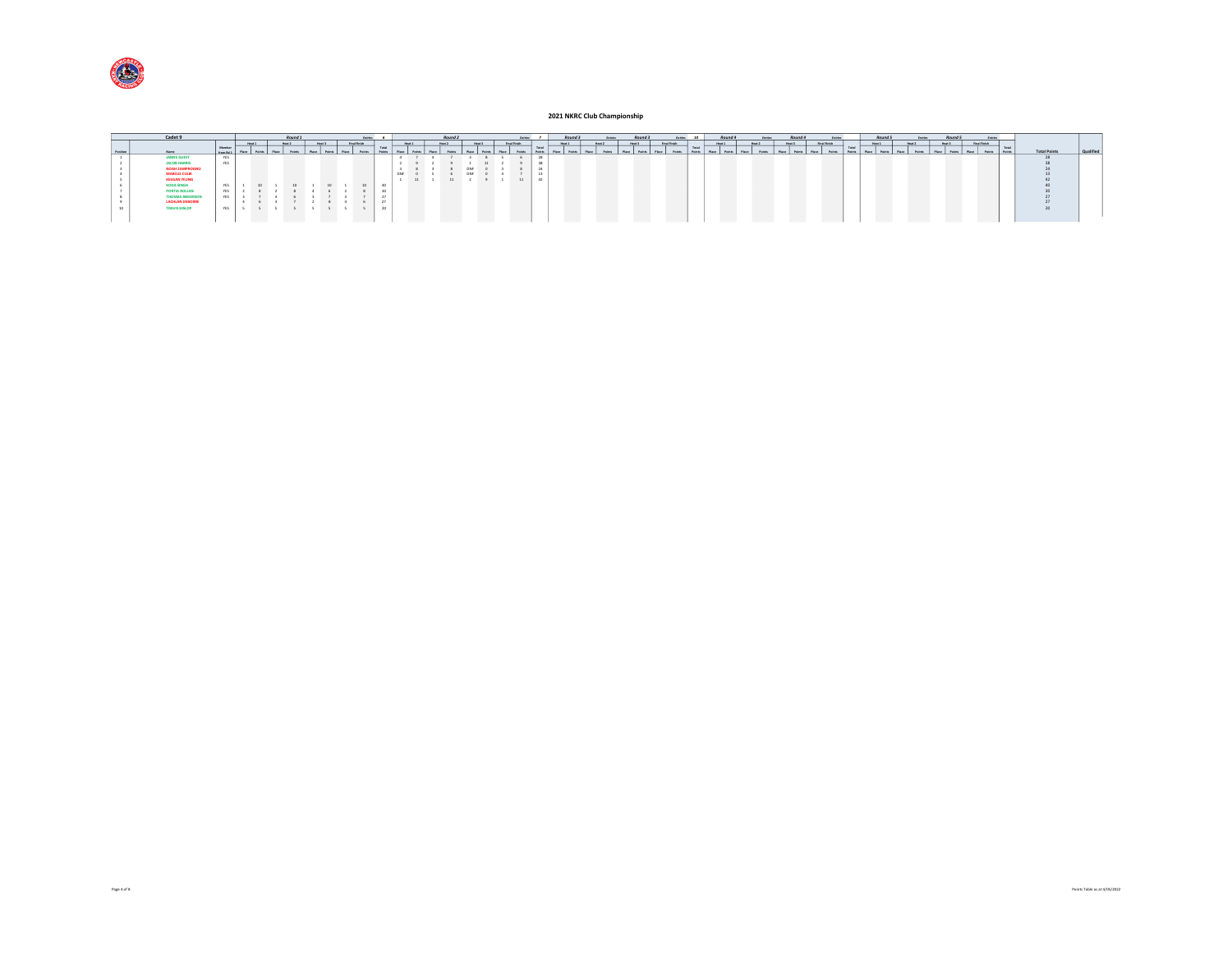

|          | KA3 Senior Light         |                     |            |        | Round 1   |        |                     | <b>Contries</b> |       |        | Round 2 |                       | <b>Catcher</b> |       | Round 3 |        |        | Round <sub>3</sub> |                    |       | Round 4 |        |        |             | Entries | Round 5 |        | Round 5 |              | Entries |                     |           |
|----------|--------------------------|---------------------|------------|--------|-----------|--------|---------------------|-----------------|-------|--------|---------|-----------------------|----------------|-------|---------|--------|--------|--------------------|--------------------|-------|---------|--------|--------|-------------|---------|---------|--------|---------|--------------|---------|---------------------|-----------|
|          |                          |                     |            | Heat 1 | Heat 2    | Heat 3 | Final Real Property |                 |       | Heat 1 | Heat 2  | H <sub>ext1</sub>     | Final Finish   |       | Heat 1  | Heat 2 | Heat 3 |                    | <b>Real Fields</b> |       | Heat 1  | Heat 2 | Heat 2 | Final Rolph |         | Heat 1  | Heat 2 | Heat 3  | Final Finish |         |                     |           |
| Position | Name                     | Member<br>from Rd 1 |            |        |           |        |                     |                 | Total |        |         |                       |                | Total |         |        |        |                    |                    | Total |         |        |        |             | Total   |         |        |         |              | Total   | <b>Total Points</b> | Qualified |
|          | <b>OSCAR PRIEST</b>      |                     | YES        |        |           |        |                     | 12              |       |        |         |                       | 9              | 36    |         |        |        |                    |                    |       |         |        |        |             |         |         |        |         |              |         | 80                  |           |
|          | <b>MATTHEW WATERS</b>    |                     | <b>YES</b> |        |           |        |                     |                 |       |        |         |                       |                |       |         |        |        |                    |                    |       |         |        |        |             |         |         |        |         |              |         |                     |           |
|          | <b>HARRISON MITCHELL</b> |                     | YES        |        |           |        |                     |                 |       |        |         |                       |                |       |         |        |        |                    |                    |       |         |        |        |             |         |         |        |         |              |         |                     |           |
|          | <b>MATTHEW HILL</b>      |                     | YES        |        |           |        |                     |                 |       |        |         |                       |                |       |         |        |        |                    |                    |       |         |        |        |             |         |         |        |         |              |         |                     |           |
|          | <b>MATTHEW PULBROOK</b>  |                     |            |        |           |        |                     |                 |       |        |         |                       |                | 17    |         |        |        |                    |                    |       |         |        |        |             |         |         |        |         |              |         |                     |           |
|          | <b>MADDISON HILL</b>     |                     | YES        |        |           |        |                     |                 |       |        |         |                       |                |       |         |        |        |                    |                    |       |         |        |        |             |         |         |        |         |              |         |                     |           |
|          | <b>KEEGAN FRASER</b>     |                     |            |        |           |        |                     |                 |       |        |         |                       |                |       |         |        |        |                    |                    |       |         |        |        |             |         |         |        |         |              |         |                     |           |
|          | CAIN KEEGAN-JAQUES       |                     | YES        |        | 6 6 6 DNF |        |                     | 0 <sup>1</sup>  |       |        |         | 18 4 5 5 4 4 5 4 5 19 |                |       |         |        |        |                    |                    |       |         |        |        |             |         |         |        |         |              |         |                     |           |
|          |                          |                     |            |        |           |        |                     |                 |       |        |         |                       |                |       |         |        |        |                    |                    |       |         |        |        |             |         |         |        |         |              |         |                     |           |
|          |                          |                     |            |        |           |        |                     |                 |       |        |         |                       |                |       |         |        |        |                    |                    |       |         |        |        |             |         |         |        |         |              |         |                     |           |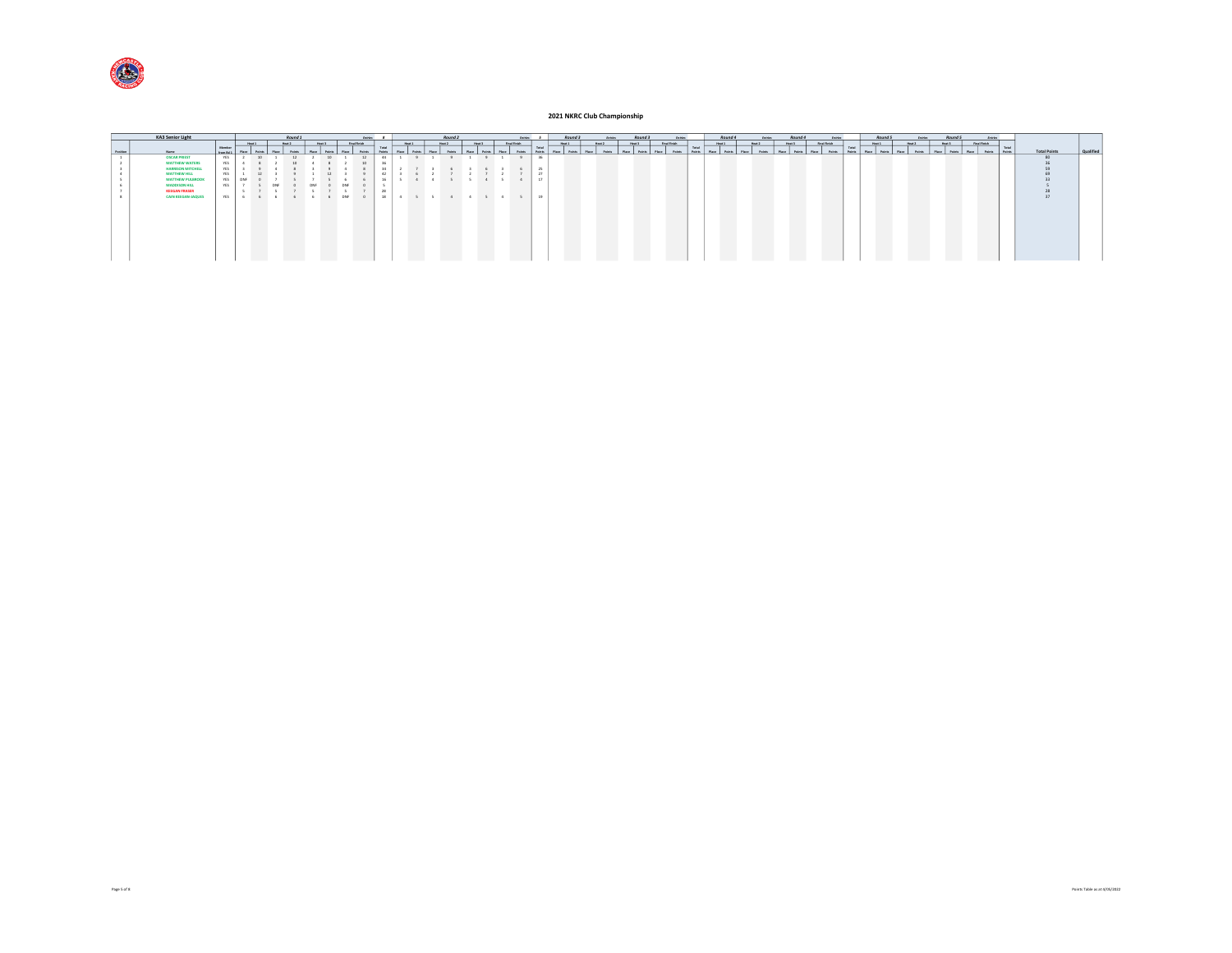

|          | <b>TaG Restricted Light</b>                 |                                  |              |          | Round 1 |                 |                     |          | Entries 12      |                |                 | Round 2                |    |                           |                     | Entries 9 |                 |              | Round 3 |        |       | Round 3 | <b>George</b>      |                 |       | Round 4 |       |        |       | Round 4 |                 |                 | Round 5      |       |        |        | Round 5 |                 | <b>Cotrier</b>         |                     |           |
|----------|---------------------------------------------|----------------------------------|--------------|----------|---------|-----------------|---------------------|----------|-----------------|----------------|-----------------|------------------------|----|---------------------------|---------------------|-----------|-----------------|--------------|---------|--------|-------|---------|--------------------|-----------------|-------|---------|-------|--------|-------|---------|-----------------|-----------------|--------------|-------|--------|--------|---------|-----------------|------------------------|---------------------|-----------|
|          |                                             |                                  | Heat 1       |          | Heat 2  |                 | Heat 3 Final Finleh |          |                 |                | Heat 1          | Heat 2                 |    | Heat 3 Final Final Finals |                     |           |                 | Heat 1       |         | Heat 2 |       |         | Heat 3 Rhal Finish |                 |       | Heat 1  |       | Heat 2 |       | Heat 3  | Final Finish    |                 | Heat 1       |       | Heat 2 | Heat 2 |         | Final Finish    |                        |                     |           |
| Position | Name                                        | Member<br>from Rd 1 Place Points |              |          | Place   | Place<br>Points | Place               | Points   | Total<br>Points |                | Place Points    | Points<br>Place        |    | Place                     | Points Place Points |           | Total<br>Points | Place Points | Place   | Points | Place | Points  | Points<br>Place    | Total<br>Points | Place | Points  | Place | Points | Place | Points  | Points<br>Place | Total<br>Points | Place Points | Place | Points | Place  | Points  | Points<br>Place | Total<br><b>Balaty</b> | <b>Total Points</b> | Qualified |
|          | <b>KEEGAN FRASER</b>                        |                                  | 1 16         |          | 16      | 16              |                     | $11$ 16  | 64              |                |                 |                        |    |                           |                     |           |                 |              |         |        |       |         |                    |                 |       |         |       |        |       |         |                 |                 |              |       |        |        |         |                 |                        | 64                  |           |
|          | <b><i>RYAN JOHNSTON</i></b>                 |                                  |              |          |         |                 |                     | 12       | 50              |                |                 |                        |    |                           |                     |           |                 |              |         |        |       |         |                    |                 |       |         |       |        |       |         |                 |                 |              |       |        |        |         |                 |                        | 50                  |           |
|          | <b>WAYNE ROGERS</b>                         | YES 3                            |              |          |         |                 |                     |          |                 |                |                 | 48 5 8 2 11 5 8 5 8 35 |    |                           |                     |           |                 |              |         |        |       |         |                    |                 |       |         |       |        |       |         |                 |                 |              |       |        |        |         |                 |                        |                     |           |
|          | <b>PATRICK HEUZENROEDER</b>                 |                                  | $\mathbf{A}$ |          |         |                 |                     |          | 53              |                |                 |                        |    |                           |                     |           |                 |              |         |        |       |         |                    |                 |       |         |       |        |       |         |                 |                 |              |       |        |        |         |                 |                        |                     |           |
|          | <b>MATTHEW O'BRIEN</b>                      |                                  |              | 11       |         |                 |                     |          | 35              | $\overline{a}$ |                 |                        |    | 13 1 13 1 13              |                     |           | 48              |              |         |        |       |         |                    |                 |       |         |       |        |       |         |                 |                 |              |       |        |        |         |                 |                        |                     |           |
|          | <b>TYSON ARDEN</b>                          | YES                              |              |          |         |                 |                     |          | 31              |                | 13              |                        | 8  | $4 \t9$                   |                     | 10        | 40              |              |         |        |       |         |                    |                 |       |         |       |        |       |         |                 |                 |              |       |        |        |         |                 |                        |                     |           |
|          | <b>CLAYTE SMITH</b>                         | YES                              |              |          |         |                 |                     |          | 25              | $\sim$         | 10 <sub>1</sub> |                        | 10 | $3 \t3 \t4 \t9$           |                     |           | 39              |              |         |        |       |         |                    |                 |       |         |       |        |       |         |                 |                 |              |       |        |        |         |                 |                        |                     |           |
|          | <b>MITCHELL PATTERSON</b><br>NATHANIEL VEGH | YES                              |              |          |         |                 |                     |          | 23<br>24        |                |                 | 8 5 8 5 9 4 6 7 21     |    |                           |                     |           |                 |              |         |        |       |         |                    |                 |       |         |       |        |       |         |                 |                 |              |       |        |        |         |                 |                        |                     |           |
|          | JEFF PASSFIELD                              | <b>YES</b>                       |              |          |         |                 |                     |          |                 |                |                 |                        |    |                           |                     |           |                 |              |         |        |       |         |                    |                 |       |         |       |        |       |         |                 |                 |              |       |        |        |         |                 |                        |                     |           |
|          | <b>PETER HILL</b>                           | YES<br>YES                       | DNF          |          | DNF     | DNF             |                     | 13       | 23<br>13        |                |                 |                        |    |                           |                     |           |                 |              |         |        |       |         |                    |                 |       |         |       |        |       |         |                 |                 |              |       |        |        |         |                 |                        |                     |           |
|          | <b>DREW ETHERIDGE</b>                       | YES DQ                           |              | $0 \t 7$ |         |                 | 9 DNF 0 DNF         | $\sim$ 0 | $9-1$           |                |                 | 6 7 6 7 6 7 8 5 26     |    |                           |                     |           |                 |              |         |        |       |         |                    |                 |       |         |       |        |       |         |                 |                 |              |       |        |        |         |                 |                        |                     |           |
|          | <b>BRIAN TABBERNAL</b>                      |                                  |              |          |         |                 |                     |          |                 |                | 2 11            | $-4$                   | 9  |                           |                     | 11        | $-42$           |              |         |        |       |         |                    |                 |       |         |       |        |       |         |                 |                 |              |       |        |        |         |                 |                        |                     |           |
|          | <b>FELIPE SAIEG CATALAN</b>                 | YES                              |              |          |         |                 |                     |          |                 |                |                 | 7 6 9 4 7 6 7 6        |    |                           |                     |           | 22              |              |         |        |       |         |                    |                 |       |         |       |        |       |         |                 |                 |              |       |        |        |         |                 |                        |                     |           |
|          | MICHEAL SHERWELL                            | YES                              |              |          |         |                 |                     |          |                 |                |                 |                        |    |                           |                     |           | 19              |              |         |        |       |         |                    |                 |       |         |       |        |       |         |                 |                 |              |       |        |        |         |                 |                        |                     |           |
|          |                                             |                                  |              |          |         |                 |                     |          |                 |                |                 |                        |    |                           |                     |           |                 |              |         |        |       |         |                    |                 |       |         |       |        |       |         |                 |                 |              |       |        |        |         |                 |                        |                     |           |
|          |                                             |                                  |              |          |         |                 |                     |          |                 |                |                 |                        |    |                           |                     |           |                 |              |         |        |       |         |                    |                 |       |         |       |        |       |         |                 |                 |              |       |        |        |         |                 |                        |                     |           |
|          |                                             |                                  |              |          |         |                 |                     |          |                 |                |                 |                        |    |                           |                     |           |                 |              |         |        |       |         |                    |                 |       |         |       |        |       |         |                 |                 |              |       |        |        |         |                 |                        |                     |           |
|          |                                             |                                  |              |          |         |                 |                     |          |                 |                |                 |                        |    |                           |                     |           |                 |              |         |        |       |         |                    |                 |       |         |       |        |       |         |                 |                 |              |       |        |        |         |                 |                        |                     |           |
|          |                                             |                                  |              |          |         |                 |                     |          |                 |                |                 |                        |    |                           |                     |           |                 |              |         |        |       |         |                    |                 |       |         |       |        |       |         |                 |                 |              |       |        |        |         |                 |                        |                     |           |
|          |                                             |                                  |              |          |         |                 |                     |          |                 |                |                 |                        |    |                           |                     |           |                 |              |         |        |       |         |                    |                 |       |         |       |        |       |         |                 |                 |              |       |        |        |         |                 |                        |                     |           |
|          |                                             |                                  |              |          |         |                 |                     |          |                 |                |                 |                        |    |                           |                     |           |                 |              |         |        |       |         |                    |                 |       |         |       |        |       |         |                 |                 |              |       |        |        |         |                 |                        |                     |           |
|          |                                             |                                  |              |          |         |                 |                     |          |                 |                |                 |                        |    |                           |                     |           |                 |              |         |        |       |         |                    |                 |       |         |       |        |       |         |                 |                 |              |       |        |        |         |                 |                        |                     |           |
|          |                                             |                                  |              |          |         |                 |                     |          |                 |                |                 |                        |    |                           |                     |           |                 |              |         |        |       |         |                    |                 |       |         |       |        |       |         |                 |                 |              |       |        |        |         |                 |                        |                     |           |
|          |                                             |                                  |              |          |         |                 |                     |          |                 |                |                 |                        |    |                           |                     |           |                 |              |         |        |       |         |                    |                 |       |         |       |        |       |         |                 |                 |              |       |        |        |         |                 |                        |                     |           |
|          |                                             |                                  |              |          |         |                 |                     |          |                 |                |                 |                        |    |                           |                     |           |                 |              |         |        |       |         |                    |                 |       |         |       |        |       |         |                 |                 |              |       |        |        |         |                 |                        |                     |           |
|          |                                             |                                  |              |          |         |                 |                     |          |                 |                |                 |                        |    |                           |                     |           |                 |              |         |        |       |         |                    |                 |       |         |       |        |       |         |                 |                 |              |       |        |        |         |                 |                        |                     |           |
|          |                                             |                                  |              |          |         |                 |                     |          |                 |                |                 |                        |    |                           |                     |           |                 |              |         |        |       |         |                    |                 |       |         |       |        |       |         |                 |                 |              |       |        |        |         |                 |                        |                     |           |
|          |                                             |                                  |              |          |         |                 |                     |          |                 |                |                 |                        |    |                           |                     |           |                 |              |         |        |       |         |                    |                 |       |         |       |        |       |         |                 |                 |              |       |        |        |         |                 |                        |                     |           |
|          |                                             |                                  |              |          |         |                 |                     |          |                 |                |                 |                        |    |                           |                     |           |                 |              |         |        |       |         |                    |                 |       |         |       |        |       |         |                 |                 |              |       |        |        |         |                 |                        |                     |           |
|          |                                             |                                  |              |          |         |                 |                     |          |                 |                |                 |                        |    |                           |                     |           |                 |              |         |        |       |         |                    |                 |       |         |       |        |       |         |                 |                 |              |       |        |        |         |                 |                        |                     |           |
|          |                                             |                                  |              |          |         |                 |                     |          |                 |                |                 |                        |    |                           |                     |           |                 |              |         |        |       |         |                    |                 |       |         |       |        |       |         |                 |                 |              |       |        |        |         |                 |                        |                     |           |
|          |                                             |                                  |              |          |         |                 |                     |          |                 |                |                 |                        |    |                           |                     |           |                 |              |         |        |       |         |                    |                 |       |         |       |        |       |         |                 |                 |              |       |        |        |         |                 |                        |                     |           |
|          |                                             |                                  |              |          |         |                 |                     |          |                 |                |                 |                        |    |                           |                     |           |                 |              |         |        |       |         |                    |                 |       |         |       |        |       |         |                 |                 |              |       |        |        |         |                 |                        |                     |           |
|          |                                             |                                  |              |          |         |                 |                     |          |                 |                |                 |                        |    |                           |                     |           |                 |              |         |        |       |         |                    |                 |       |         |       |        |       |         |                 |                 |              |       |        |        |         |                 |                        |                     |           |
|          |                                             |                                  |              |          |         |                 |                     |          |                 |                |                 |                        |    |                           |                     |           |                 |              |         |        |       |         |                    |                 |       |         |       |        |       |         |                 |                 |              |       |        |        |         |                 |                        |                     |           |
|          |                                             |                                  |              |          |         |                 |                     |          |                 |                |                 |                        |    |                           |                     |           |                 |              |         |        |       |         |                    |                 |       |         |       |        |       |         |                 |                 |              |       |        |        |         |                 |                        |                     |           |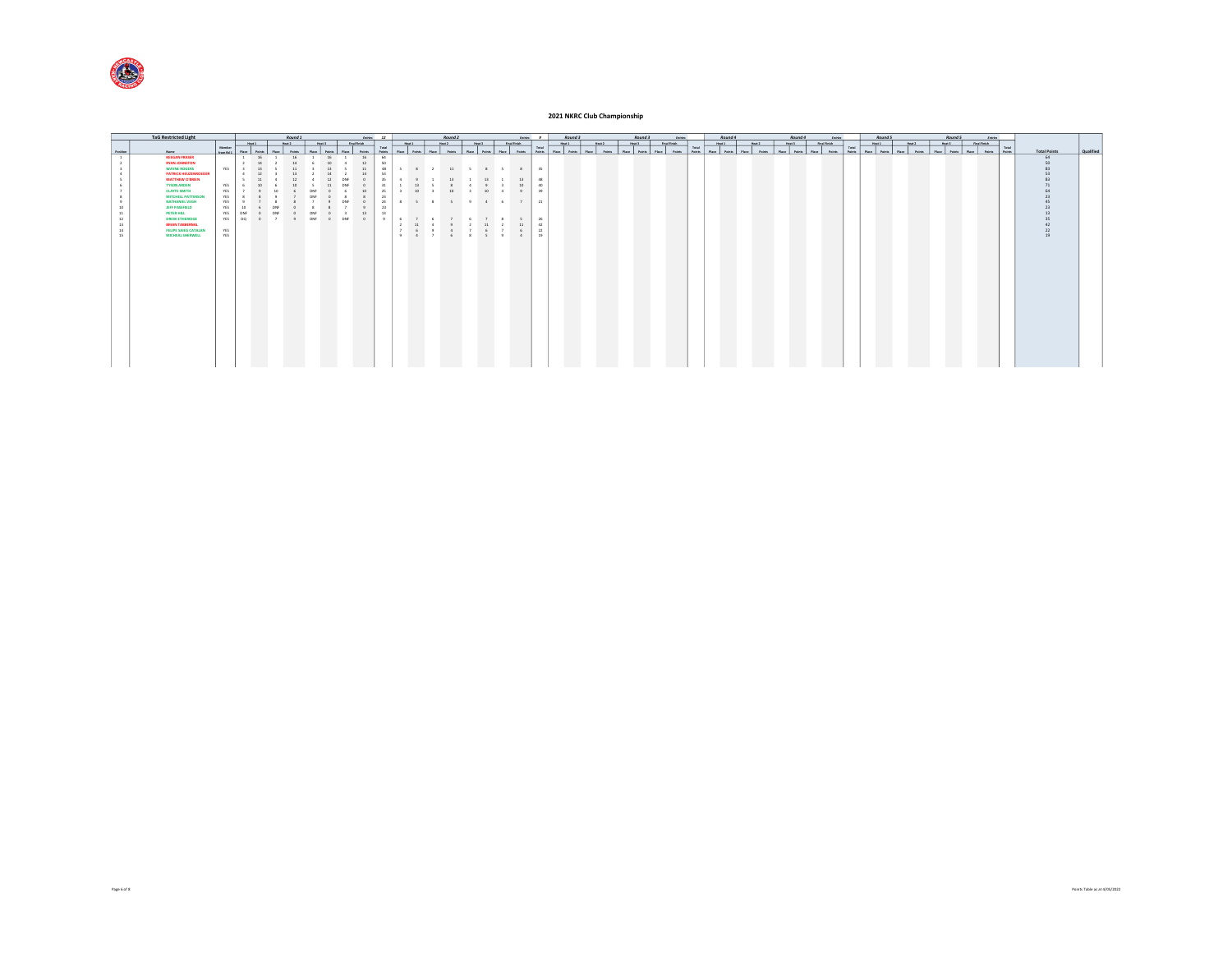

|          | <b>TaG Restricted Medium</b> |                           |        | Round 1 |          |              | <b>Contries</b>     |           |          |                     |        | Round 2 |                             |              | Entries |    | Round 3 |                | <b>Catches</b> |              | Round 3 | <b>George</b>      |       | Round 4 | Entries | Round 4      |             | Entries      |       |        | Round 5 | <b>George</b> |       | Round 5 |              | Cotrier |       |                     |           |
|----------|------------------------------|---------------------------|--------|---------|----------|--------------|---------------------|-----------|----------|---------------------|--------|---------|-----------------------------|--------------|---------|----|---------|----------------|----------------|--------------|---------|--------------------|-------|---------|---------|--------------|-------------|--------------|-------|--------|---------|---------------|-------|---------|--------------|---------|-------|---------------------|-----------|
|          |                              |                           | Heat 1 | Heat 2  | Heat 3   |              | <b>Final Finish</b> |           | Henry S. |                     | Heat 2 |         | Heat 2                      | Final Finish |         |    | Heat 1  |                | Heat 2         |              | Heat 3  | <b>Real Fields</b> |       | Heat 1  | March 2 | Mont 3       |             | Final Finish |       | Heat 1 |         | Heat 2        |       | Heat 2  | Final Finish |         |       |                     |           |
| Position | Name                         | Member<br>from Rd 1 Place |        |         |          | <b>Disco</b> |                     | Total     |          |                     |        |         |                             |              | Total   |    |         | <b>Gilbona</b> |                | <b>Olara</b> |         |                    | Total |         |         | <b>Disco</b> | <b>Disc</b> |              | Total | Place  | Place   | Points        | Place |         | Place        |         | Total | <b>Total Points</b> | Qualified |
|          | <b>JACOB MACNEILL</b>        | YES                       |        |         |          |              |                     |           |          |                     |        |         |                             |              |         | 28 |         |                |                |              |         |                    |       |         |         |              |             |              |       |        |         |               |       |         |              |         |       | $-64$               |           |
|          | <b>MACK FORD</b>             | YES                       |        |         |          |              |                     |           |          |                     |        |         |                             |              | 28      |    |         |                |                |              |         |                    |       |         |         |              |             |              |       |        |         |               |       |         |              |         |       |                     |           |
|          | <b>BRETT THOMPSON</b>        |                           |        |         |          |              |                     |           |          |                     |        |         |                             |              |         | 16 |         |                |                |              |         |                    |       |         |         |              |             |              |       |        |         |               |       |         |              |         |       |                     |           |
|          | CHRIS CUMMINS                | YES.                      |        |         |          |              |                     |           |          |                     |        |         |                             |              |         |    |         |                |                |              |         |                    |       |         |         |              |             |              |       |        |         |               |       |         |              |         |       |                     |           |
|          | ALLEN LANCASTER              | <b>YES</b>                |        |         | $\sim$ 4 | DNF          |                     | <b>12</b> |          |                     |        |         |                             |              |         |    |         |                |                |              |         |                    |       |         |         |              |             |              |       |        |         |               |       |         |              |         |       |                     |           |
|          | ROBERT POTTER                |                           |        |         |          |              |                     |           |          | $3 \quad 5 \quad 3$ |        |         | $5 \quad 3 \quad 5 \quad 3$ | $\sim$       |         | 20 |         |                |                |              |         |                    |       |         |         |              |             |              |       |        |         |               |       |         |              |         |       |                     |           |
|          |                              |                           |        |         |          |              |                     |           |          |                     |        |         |                             |              |         |    |         |                |                |              |         |                    |       |         |         |              |             |              |       |        |         |               |       |         |              |         |       |                     |           |
|          |                              |                           |        |         |          |              |                     |           |          |                     |        |         |                             |              |         |    |         |                |                |              |         |                    |       |         |         |              |             |              |       |        |         |               |       |         |              |         |       |                     |           |
|          |                              |                           |        |         |          |              |                     |           |          |                     |        |         |                             |              |         |    |         |                |                |              |         |                    |       |         |         |              |             |              |       |        |         |               |       |         |              |         |       |                     |           |
|          |                              |                           |        |         |          |              |                     |           |          |                     |        |         |                             |              |         |    |         |                |                |              |         |                    |       |         |         |              |             |              |       |        |         |               |       |         |              |         |       |                     |           |
|          |                              |                           |        |         |          |              |                     |           |          |                     |        |         |                             |              |         |    |         |                |                |              |         |                    |       |         |         |              |             |              |       |        |         |               |       |         |              |         |       |                     |           |
|          |                              |                           |        |         |          |              |                     |           |          |                     |        |         |                             |              |         |    |         |                |                |              |         |                    |       |         |         |              |             |              |       |        |         |               |       |         |              |         |       |                     |           |
|          |                              |                           |        |         |          |              |                     |           |          |                     |        |         |                             |              |         |    |         |                |                |              |         |                    |       |         |         |              |             |              |       |        |         |               |       |         |              |         |       |                     |           |
|          |                              |                           |        |         |          |              |                     |           |          |                     |        |         |                             |              |         |    |         |                |                |              |         |                    |       |         |         |              |             |              |       |        |         |               |       |         |              |         |       |                     |           |
|          |                              |                           |        |         |          |              |                     |           |          |                     |        |         |                             |              |         |    |         |                |                |              |         |                    |       |         |         |              |             |              |       |        |         |               |       |         |              |         |       |                     |           |